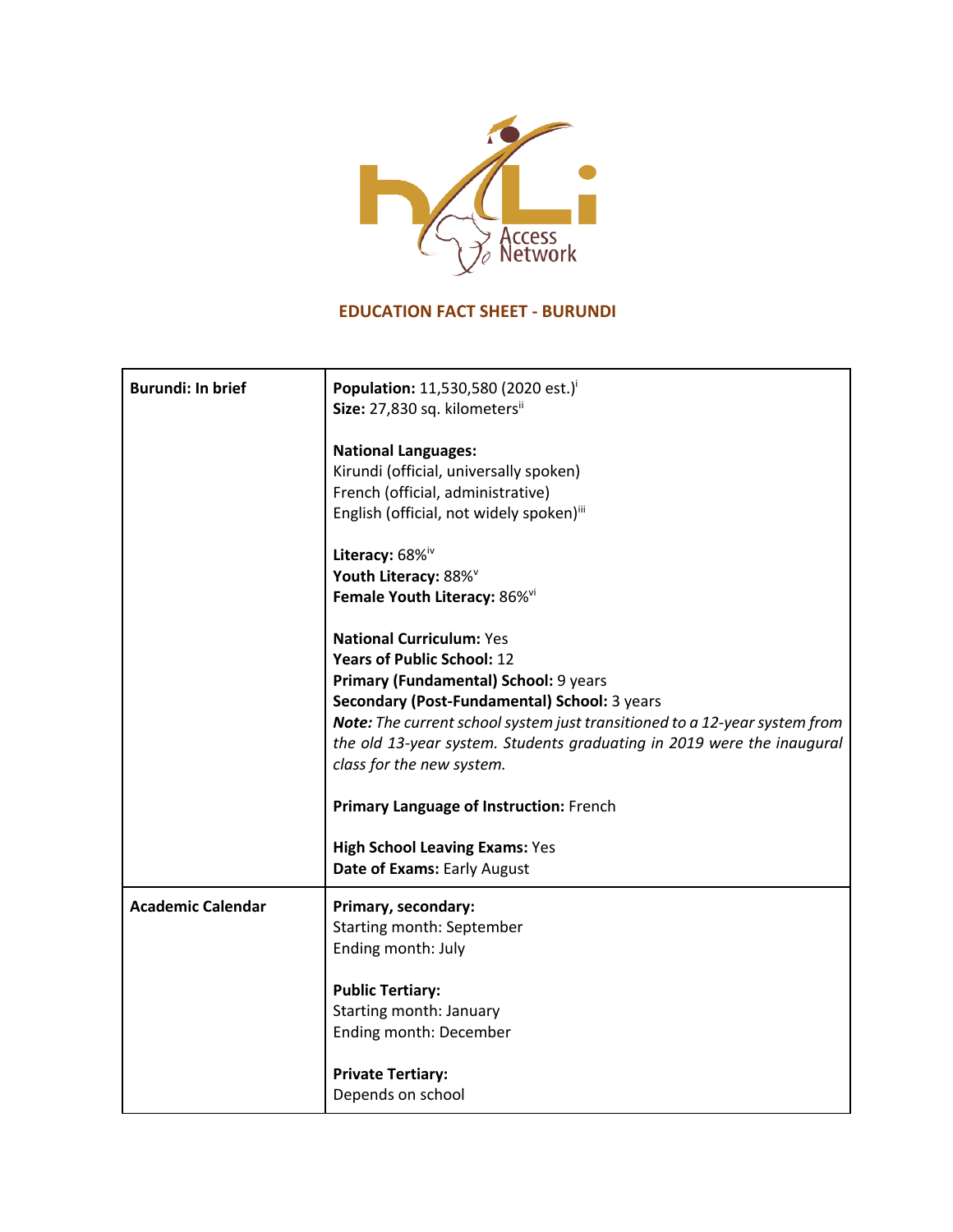| <b>Education system</b> | Note: the new academic model does not split secondary education into<br>two tiers, like most school systems. Its equivalent of primary education in<br>most school systems is also longer, a total of 9 years. These two qualities<br>make it unique from all other major school systems globally.                                                                                                                                                                        |  |  |  |  |  |
|-------------------------|---------------------------------------------------------------------------------------------------------------------------------------------------------------------------------------------------------------------------------------------------------------------------------------------------------------------------------------------------------------------------------------------------------------------------------------------------------------------------|--|--|--|--|--|
|                         | Note also that in 2016, the public school structure was changed to a 12-<br>year system. The class graduating upper secondary school in 2018 was<br>nominally the last class under the "old" 13-year system. Students<br>graduating in 2019 were largely using the new system, though there were<br>students who studied under the old system until end of their lower<br>secondary. Students graduating in 2020 and later will all have studied<br>under the new system. |  |  |  |  |  |
|                         | The current system is structured so that the primary school cycle lasts 9<br>years and secondary lasts 3 years, with the cycles named Fundamental<br>and Post-Fundamental respectively. Children officially enter<br>Fundamental education at age 6.                                                                                                                                                                                                                      |  |  |  |  |  |
|                         | <b>Fundamental (Primary) Education</b>                                                                                                                                                                                                                                                                                                                                                                                                                                    |  |  |  |  |  |
|                         | Fundamental education is compulsory, and the net matriculation rate for                                                                                                                                                                                                                                                                                                                                                                                                   |  |  |  |  |  |
|                         | primary schools is around 97%. However, around 55% of these students                                                                                                                                                                                                                                                                                                                                                                                                      |  |  |  |  |  |
|                         | will drop out before completing the primary cycle. Gender                                                                                                                                                                                                                                                                                                                                                                                                                 |  |  |  |  |  |
|                         | representation at the primary level is well balanced.                                                                                                                                                                                                                                                                                                                                                                                                                     |  |  |  |  |  |
|                         | 30% of students start their studies one or more years late, and 24% <sup>vii</sup> of<br>students every year will be required to repeat the previous grade. These                                                                                                                                                                                                                                                                                                         |  |  |  |  |  |
|                         | effects are especially pronounced in rural areas of the country.                                                                                                                                                                                                                                                                                                                                                                                                          |  |  |  |  |  |
|                         | Public primary education is tuition-free, however costs such as uniforms<br>and notebooks (both of which are strictly required) can be prohibitive for<br>low-income students. In rural areas, the opportunity cost of not having<br>children participate in agriculture can also prevent participation. All<br>these effects contribute to low primary completion rates.                                                                                                 |  |  |  |  |  |
|                         | <b>Post-Fundamental (Secondary) Education</b>                                                                                                                                                                                                                                                                                                                                                                                                                             |  |  |  |  |  |
|                         | Somewhere between 5% and 30% will attend Post-Fundamental studies.                                                                                                                                                                                                                                                                                                                                                                                                        |  |  |  |  |  |
|                         | Gender representation at the Post-Fundamental level is also well-<br>balanced.                                                                                                                                                                                                                                                                                                                                                                                            |  |  |  |  |  |
|                         | Entry into the Post-Fundamental school system is mediated by a national<br>exam. Students are placed into specialized tracks based on that<br>examination taken at the end of primary studies.                                                                                                                                                                                                                                                                            |  |  |  |  |  |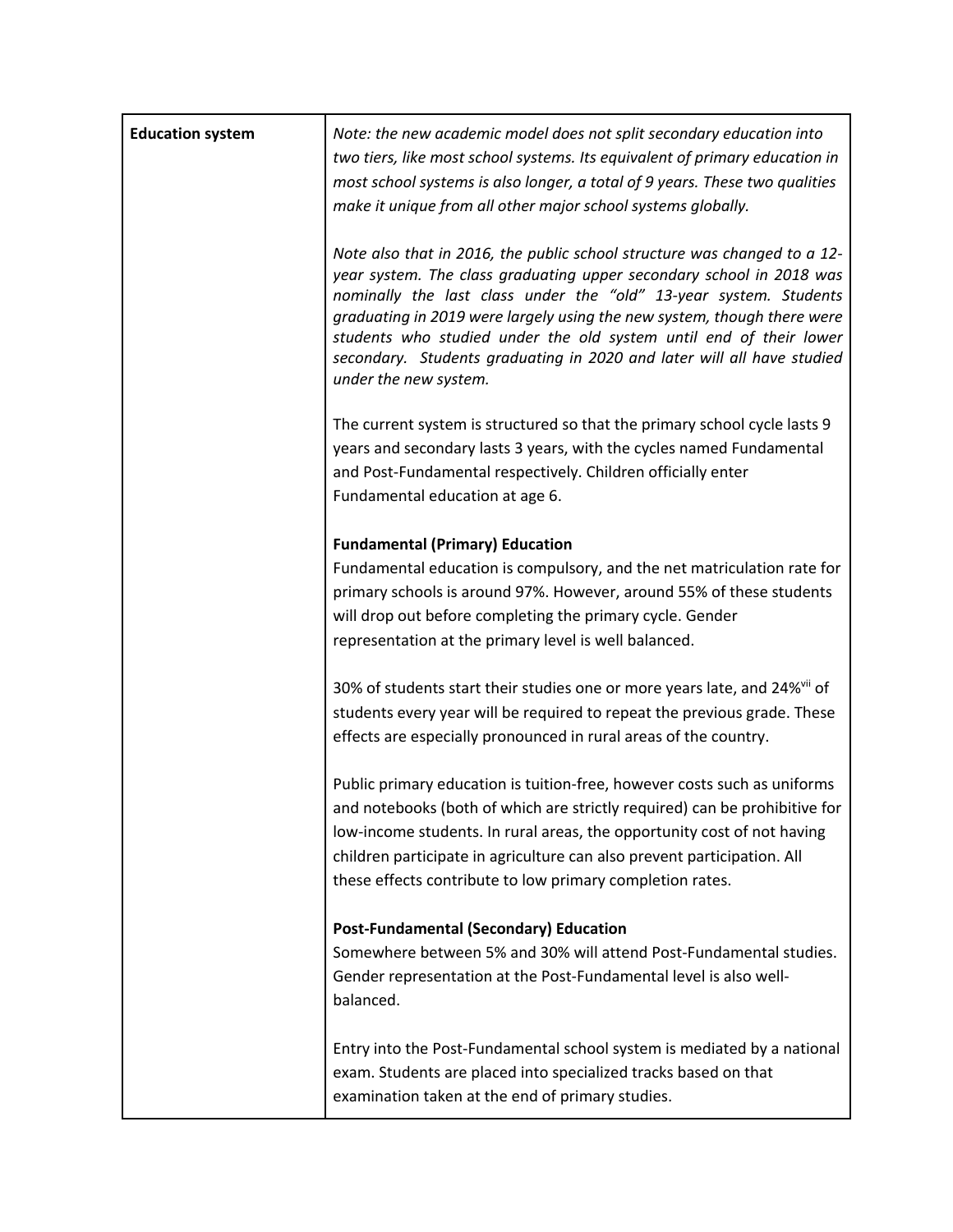|                               | Both public and private schools charge tuition at the secondary level.<br>This severely limits access for low-income students.                                                                                                                                                                                                                                             |
|-------------------------------|----------------------------------------------------------------------------------------------------------------------------------------------------------------------------------------------------------------------------------------------------------------------------------------------------------------------------------------------------------------------------|
|                               | <b>Tertiary Education</b><br>One national university and around a half-dozen private universities<br>provide traditional tertiary studies to around 5% of tertiary-aged<br>students each year. At the tertiary level, a student is about 3 times as<br>likely to be male as to be female.                                                                                  |
|                               | <b>Public and Private Schools</b><br>At the primary level, public schools are free. At the secondary level,<br>tuition is charged in both public and private institutions. While public<br>secondary tuition is low compared to its private counterpart, the cost is<br>still a barrier for a majority of Burundians.                                                      |
|                               | Private schools exist throughout the country, and will generally provide a<br>more consistent education for students. However, they are prohibitively<br>expensive for nearly the entire population.                                                                                                                                                                       |
|                               | There are also a few public schools with reputations for academic<br>excellence that surpass even the top private schools. These elite<br>institutions are highly selective and have separate admissions policies.                                                                                                                                                         |
|                               | <b>Rural and Urban Schools</b><br>All factors constant, urban schools tend to be more rigorous and provide<br>a more consistent education. However, a number of boarding schools<br>exist throughout the country that provide their students with a relatively<br>higher quality education.                                                                                |
| <b>National School System</b> | <b>Education Tracks and Exams</b><br>Entrance into secondary studies is mediated by a national exam taken<br>during the final year of primary school (grade 9). This exam determines<br>whether a student will be allowed to begin Post-Fundamental studies,<br>and is used by the Ministry of Education to place students at secondary<br>schools throughout the country. |
|                               | The results of this exam determine whether a student will be admitted<br>to one of five university-bound tracks at the secondary level, or will be<br>assigned to a variety of other technical school options.                                                                                                                                                             |

Г

T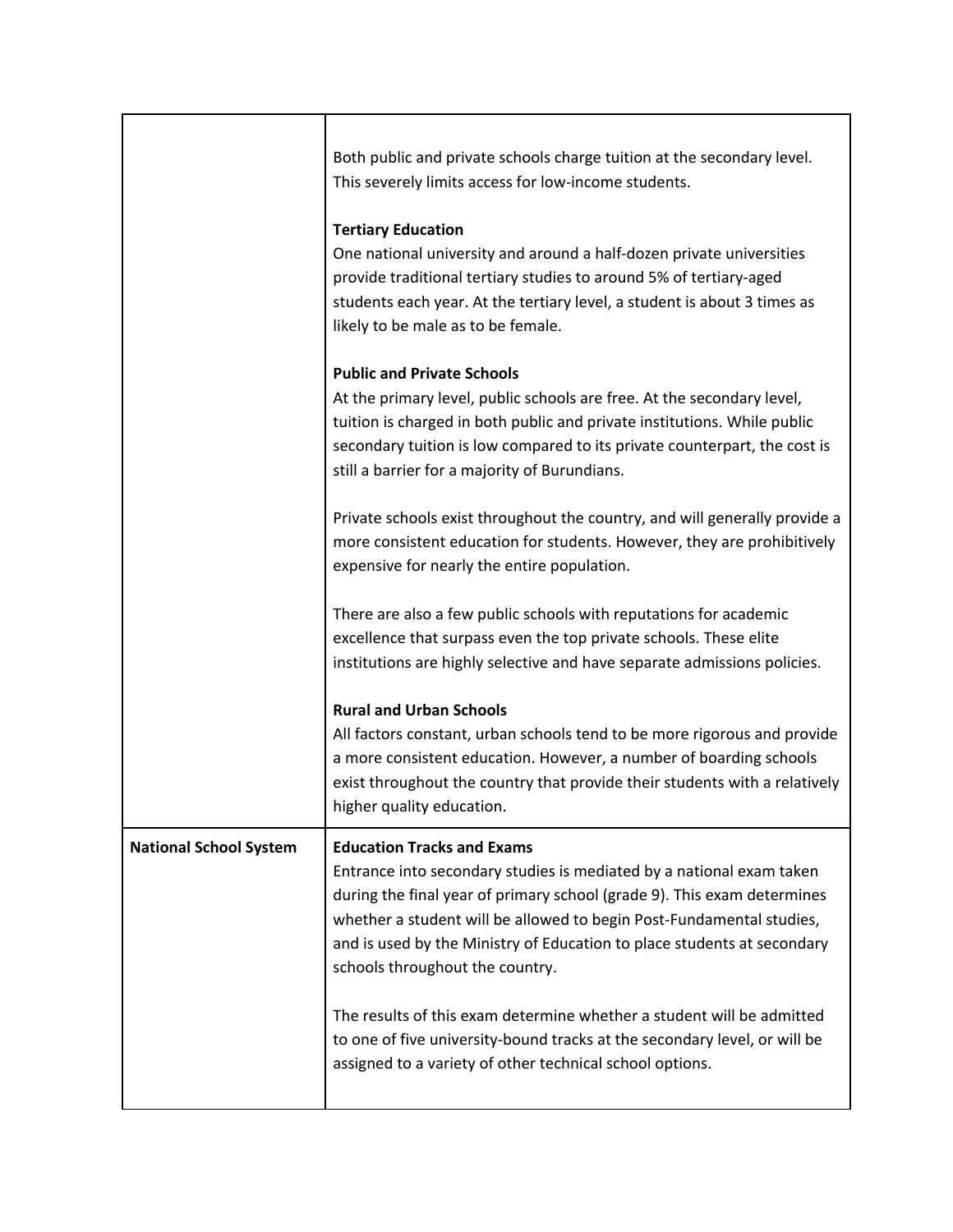|                            | State technical schools are attended in lieu of a traditional secondary<br>education. They teach disciplines such as agriculture, nursing,<br>accounting, or prepare students to be electricians or mechanics. The A3<br>diploma indicates that the student attended a two-year technical school<br>and is eligible for trade work. The A2 diploma is issued after a three- or<br>four-year technical school and prepares a student either for further<br>studies at the university level (e.g. in accounting) or for work.<br>What would usually be considered upper secondary education is split<br>into five main specialization tracks. Graduates of these tracks who pass<br>the national exit examination are eligible for university studies. |
|----------------------------|------------------------------------------------------------------------------------------------------------------------------------------------------------------------------------------------------------------------------------------------------------------------------------------------------------------------------------------------------------------------------------------------------------------------------------------------------------------------------------------------------------------------------------------------------------------------------------------------------------------------------------------------------------------------------------------------------------------------------------------------------|
|                            | <b>English Language</b><br>In public schools, English is introduced as a foreign language in $2^{nd}$ or $3^{rd}$<br>grade of Fundamental cycle. The quality of English education is highly<br>dependent on teacher qualifications and availability; it is not uncommon<br>for an English teacher to have little or no formal training in the subject.<br>This issue is especially prevalent in rural schools.                                                                                                                                                                                                                                                                                                                                       |
| <b>Secondary Education</b> | College-bound students mainly specialize in one of five areas at the<br>secondary level. Students are placed into these tracks by the Ministry of<br>Education based on their 9 <sup>th</sup> grade leaving exam. While it is theoretically<br>possible for a student to appeal their placement, this is somewhat rare.                                                                                                                                                                                                                                                                                                                                                                                                                              |
|                            | The five specializations tracks are:<br>Economics, which focuses on the social sciences and finance;<br>Languages, which focuses on languages and humanities;<br>Math-Physics-Technology, which focuses on math and physics;<br>and<br>Biology-Chemistry-Earth Science, which focuses on biology and<br>chemistry.<br><b>Social Sciences and Humanities</b>                                                                                                                                                                                                                                                                                                                                                                                          |
|                            | The students take common courses in all the 9 years of Fundamental<br>education, but courses are concentrated according to the tracks students<br>take as they progress to higher classes in Post-Fundamental studies.<br>Students in all tracks take the following courses in Post-Fundamental:<br>Languages (English, French, Kirundi, and Kiswahili)<br>Entrepreneurship,<br>Math*,                                                                                                                                                                                                                                                                                                                                                               |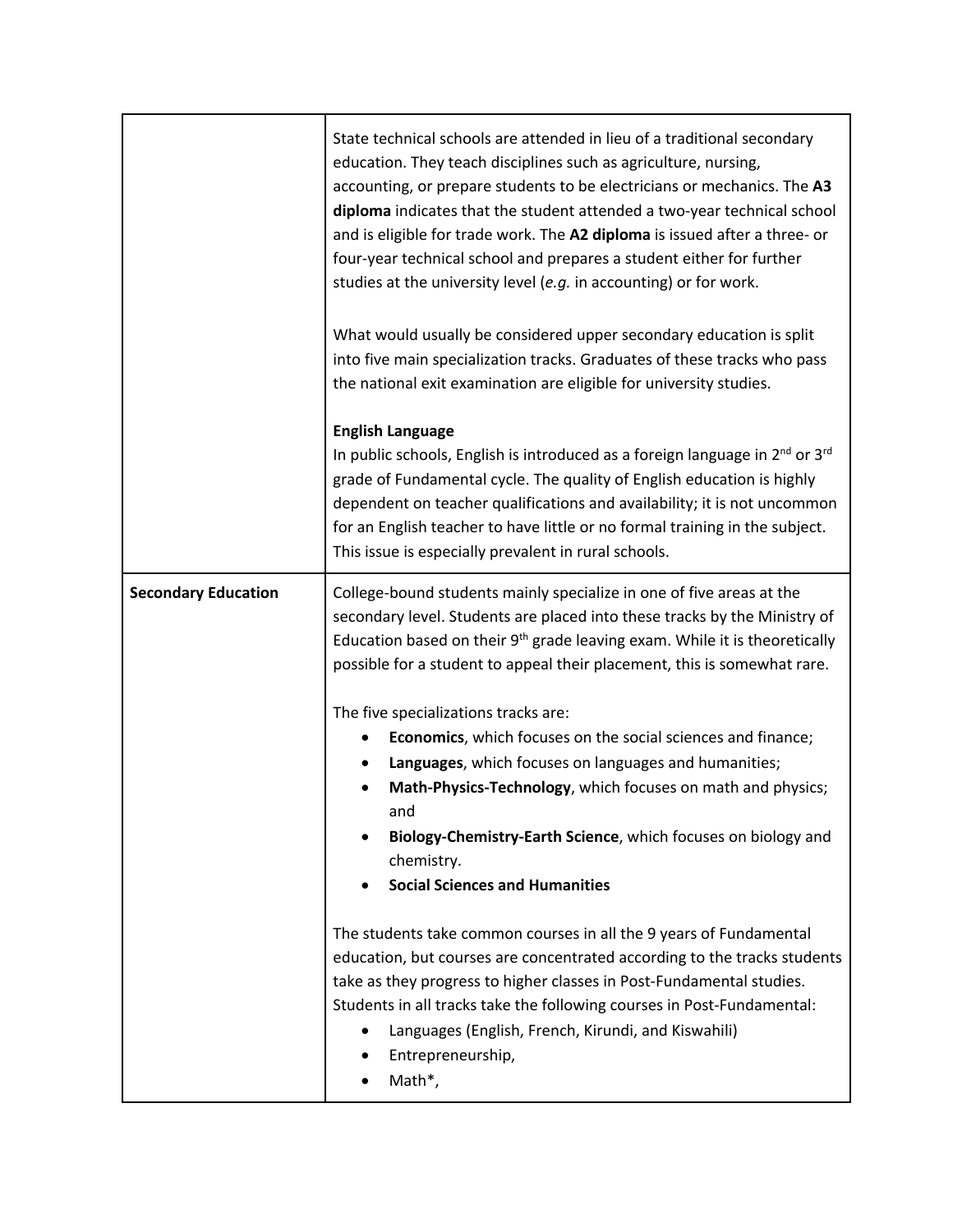| ٠         |                                               |                |                                                                          |  |
|-----------|-----------------------------------------------|----------------|--------------------------------------------------------------------------|--|
|           | Biology**,                                    |                |                                                                          |  |
|           | Chemistry**,                                  |                |                                                                          |  |
|           | Physics**,                                    |                |                                                                          |  |
| $\bullet$ | Civics, and                                   |                |                                                                          |  |
|           | Physical education.                           |                |                                                                          |  |
|           | ** Not done by Languages and Economics tracks |                | * Done during first 2 years of post-fundamental by Languages track       |  |
|           |                                               |                |                                                                          |  |
|           | <b>School Grades - Secondary</b>              |                |                                                                          |  |
|           |                                               |                | Students are graded on a percentage-based system; they also receive a    |  |
|           |                                               |                | class ranking. Equivalent grades in Burundi are much lower than their US |  |
|           |                                               |                | counterparts, with the typical median yearly grade somewhere between     |  |
|           | 55% and 60%.                                  |                |                                                                          |  |
|           |                                               |                |                                                                          |  |
|           | Interpretation:                               |                |                                                                          |  |
|           | and 85%.                                      |                | Grades for each school year will almost always fall between 40%          |  |
|           |                                               |                | Anything less than 55% is considered failing and requires                |  |
|           |                                               |                | repetition of the grade; typical class repetition rates are between      |  |
|           | 5% and 10%.                                   |                |                                                                          |  |
| $\bullet$ | stellar.                                      |                | Scores higher than 70% are highly uncommon and considered                |  |
|           |                                               |                | Scores between different specialization tracks should be                 |  |
|           |                                               |                |                                                                          |  |
|           | considered equivalent.                        |                |                                                                          |  |
|           |                                               |                |                                                                          |  |
|           |                                               |                | <b>Burundi 2018 Grade Distribution (core courses)</b>                    |  |
|           |                                               |                | Letters Track Science Track                                              |  |
|           | Average                                       | 57.1%          | 56.9%                                                                    |  |
|           | <b>Max</b>                                    | 87.6%          | 87.6%                                                                    |  |
|           | 95th Percentile                               | 68.1%          | 69.6%                                                                    |  |
|           | 3rd Quartile                                  | 60.5%          | 60.5%                                                                    |  |
|           | Median<br>1st Quartile                        | 56.3%<br>52.9% | 56.0%<br>52.1%                                                           |  |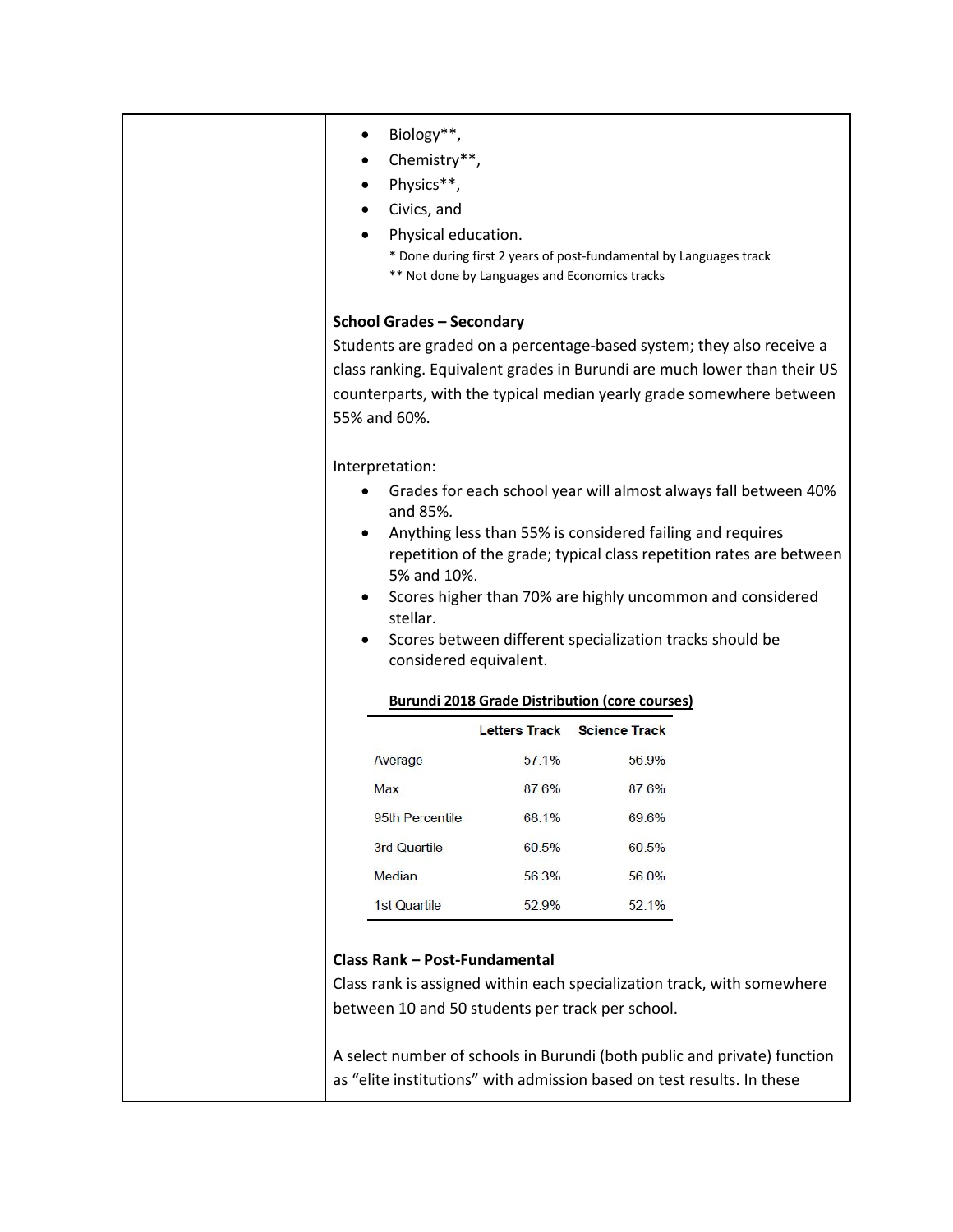cases, class rank may not be a useful metrics for student evaluation, as all students should be considered highly qualified.

## **National Exam**

A state-administered exam, tailored to each specialization track, is taken by all graduating students upon completion of their final year of secondary school. Score distribution varies wildly around the country, but scores of above 70% designate the very top scholars. Student scores on the national exam are combined with their scores from the final year Post-Fundamental studies, to get a final weighted score. The final weighted score determines whether a student get a Diplôme d'État and their eligibility to apply for university programs. The respective weight given to the national exam raw score and the final year score is 80% and 20%.

This weighted score is what is reported in the student's "Attestation de Reussite" and "Releve des Resultats". The latter gives a breakdown of the score per subject.

- Only about one third of scholars will score above a 50% on the exam.
- Scores higher than 60% qualify a student to study at the national university.
- Private universities will generally accept students with scores above 50%.

## **Certifications:**

The Certificat des Humanités Générales is issued to students upon completion of their secondary studies. These are usually available to students in August, immediately after graduation.

The Diplôme d'État is issued to students if they pass the national leaving exam. These are usually available to students between nine and twelve months after graduation.

Diplomas (at both the secondary and tertiary levels) include the following indicators, based on grades and/or national exam results:

- 90-100% : Excellent
- 80-89% : Plus grand fruit "(The highest distinction)"
- 70-79% : Grand fruit "(High distinction)"
- 60-69% : Fruit (Distinction)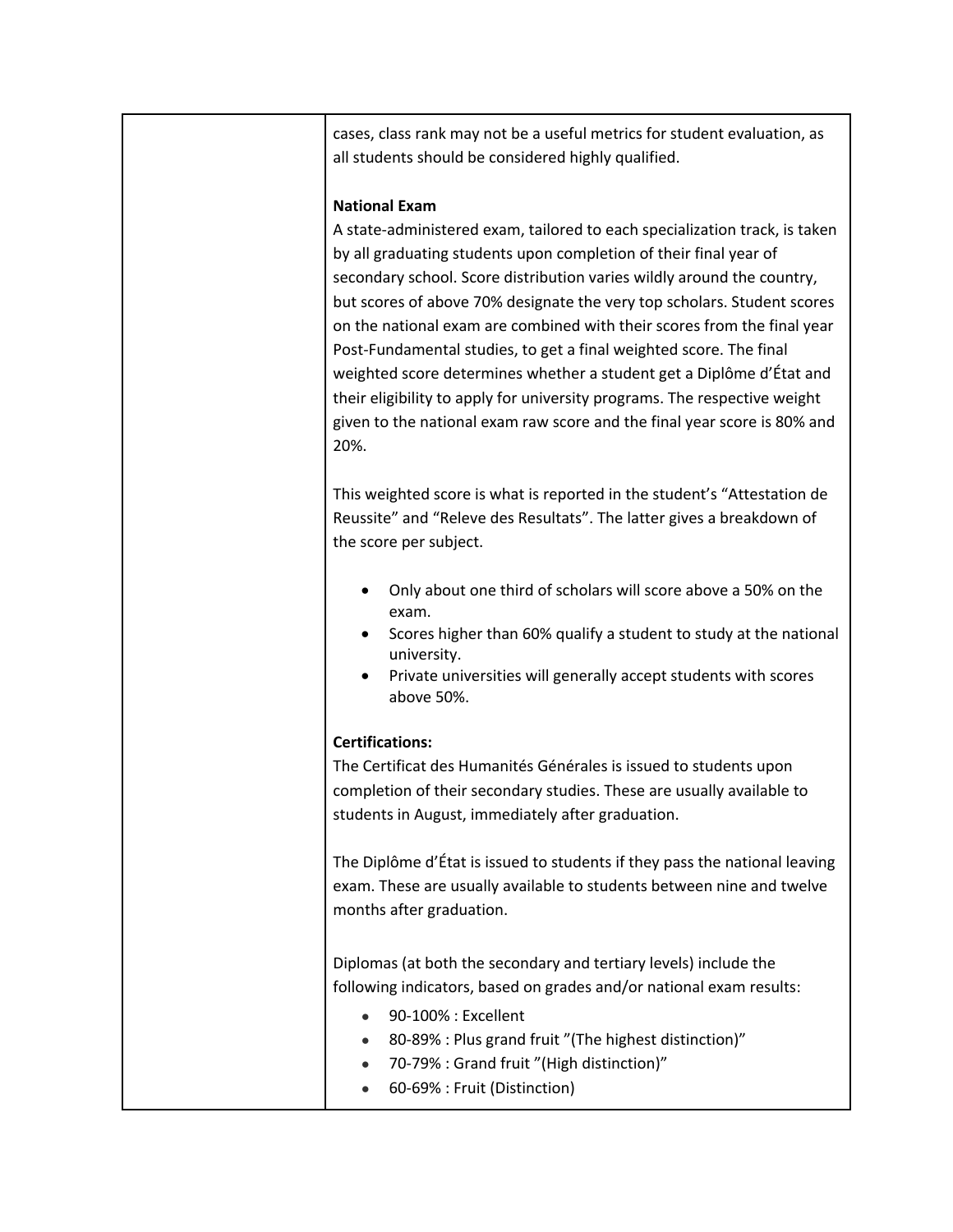|                                                          |                                                                                                                                                                                                                                                                                                                                                                                                                                 | 50-59% : Pass/Satisfaction |                     |                |                                                                                                 |                     |  |
|----------------------------------------------------------|---------------------------------------------------------------------------------------------------------------------------------------------------------------------------------------------------------------------------------------------------------------------------------------------------------------------------------------------------------------------------------------------------------------------------------|----------------------------|---------------------|----------------|-------------------------------------------------------------------------------------------------|---------------------|--|
| <b>Secondary School Percent</b><br><b>Ranking Tables</b> | <b>College-bound Tracks:</b><br>BCST (Science: Biology, Chemistry, Earth Science) had 15,069 test-takers<br>in 2019.<br>ECO (Economics) had 2,914 test-takers in 2019.<br>LA (Languages) had 20,638 test-takers in 2019.<br>MPT (Science: Math, Physics, Technology) had 626 test-takers in 2019.<br>SSH (Social Sciences and Humanities) had 5,015 test-takers in 2019.<br><b>Combined Academics Summary by Section - 2019</b> |                            |                     |                |                                                                                                 |                     |  |
|                                                          | n                                                                                                                                                                                                                                                                                                                                                                                                                               | <b>BCST</b><br>15,069      | <b>ECO</b><br>2,914 | LA<br>20,638   | <b>MPT</b><br>626                                                                               | <b>SSH</b><br>5,015 |  |
|                                                          | Mean                                                                                                                                                                                                                                                                                                                                                                                                                            | 44.0%                      | 48.0%               | 47.9%          | 52.1%                                                                                           | 46.4%               |  |
|                                                          | <b>STD</b>                                                                                                                                                                                                                                                                                                                                                                                                                      | 11.6%                      | 11.7%               | 10.3%          | 12.3%                                                                                           | 9.0%                |  |
|                                                          | Min                                                                                                                                                                                                                                                                                                                                                                                                                             | 0.0%                       | 0.0%                | 0.0%           | 0.0%                                                                                            | 0.0%                |  |
|                                                          | Q <sub>1</sub>                                                                                                                                                                                                                                                                                                                                                                                                                  | 36.8%                      | 41.6%               | 41.8%          | 43.2%                                                                                           | 41.5%               |  |
|                                                          | Median                                                                                                                                                                                                                                                                                                                                                                                                                          | 42.8%                      | 47.8%               | 47.5%          | 51.7%                                                                                           | 46.4%               |  |
|                                                          | Q <sub>3</sub><br>Max                                                                                                                                                                                                                                                                                                                                                                                                           | 50.9%<br>90.2%             | 55.1%<br>82.8%      | 54.1%<br>84.5% | 59.9%<br>88.7%                                                                                  | 51.6%<br>75.6%      |  |
|                                                          | %ile                                                                                                                                                                                                                                                                                                                                                                                                                            |                            |                     |                | <b>Percentiles of Combined Academics by Section - 2019</b><br><b>Score (Combined Academics)</b> |                     |  |
|                                                          |                                                                                                                                                                                                                                                                                                                                                                                                                                 | <b>BCST</b>                | ECO                 | LA             | <b>MPT</b>                                                                                      | <b>SSH</b>          |  |
|                                                          | 5th                                                                                                                                                                                                                                                                                                                                                                                                                             | 30%                        | 32%                 | 34%            | 34%                                                                                             | 35%                 |  |
|                                                          | 10th                                                                                                                                                                                                                                                                                                                                                                                                                            | 32%                        | 36%                 | 37%            | 37%                                                                                             | 37%                 |  |
|                                                          | 15th                                                                                                                                                                                                                                                                                                                                                                                                                            | 34%                        | 38%                 | 39%            | 39%                                                                                             | 39%                 |  |
|                                                          | 20th                                                                                                                                                                                                                                                                                                                                                                                                                            | 36%                        | 40%                 | 41%            | 41%                                                                                             | 40%                 |  |
|                                                          | 25th                                                                                                                                                                                                                                                                                                                                                                                                                            | 37%                        | 42%                 | 42%            | 43%                                                                                             | 41%                 |  |
|                                                          | 30th                                                                                                                                                                                                                                                                                                                                                                                                                            | 38%                        | 43%                 | 43%            | 45%                                                                                             | 43%                 |  |
|                                                          | 35th                                                                                                                                                                                                                                                                                                                                                                                                                            | 39%                        | 44%                 | 44%            | 47%                                                                                             | 43%                 |  |
|                                                          | 40th                                                                                                                                                                                                                                                                                                                                                                                                                            | 40%                        | 45%                 | 45%            | 48%                                                                                             | 45%                 |  |
|                                                          | 45th                                                                                                                                                                                                                                                                                                                                                                                                                            | 41%                        | 47%                 | 46%            | 50%                                                                                             | 46%                 |  |
|                                                          | 50th                                                                                                                                                                                                                                                                                                                                                                                                                            | 43%                        | 48%                 | 47%            | 52%                                                                                             | 46%                 |  |
|                                                          | 55th                                                                                                                                                                                                                                                                                                                                                                                                                            | 44%                        | 49%                 | 49%            | 53%                                                                                             | 47%                 |  |
|                                                          | 60th                                                                                                                                                                                                                                                                                                                                                                                                                            | 46%                        | 51%                 | 50%            | 54%                                                                                             | 48%                 |  |
|                                                          | 65th                                                                                                                                                                                                                                                                                                                                                                                                                            | 47%                        | 52%                 | 51%            | 56%                                                                                             | 49%                 |  |
|                                                          | 70th                                                                                                                                                                                                                                                                                                                                                                                                                            | 49%                        | 53%                 | 53%            | 58%                                                                                             | 50%                 |  |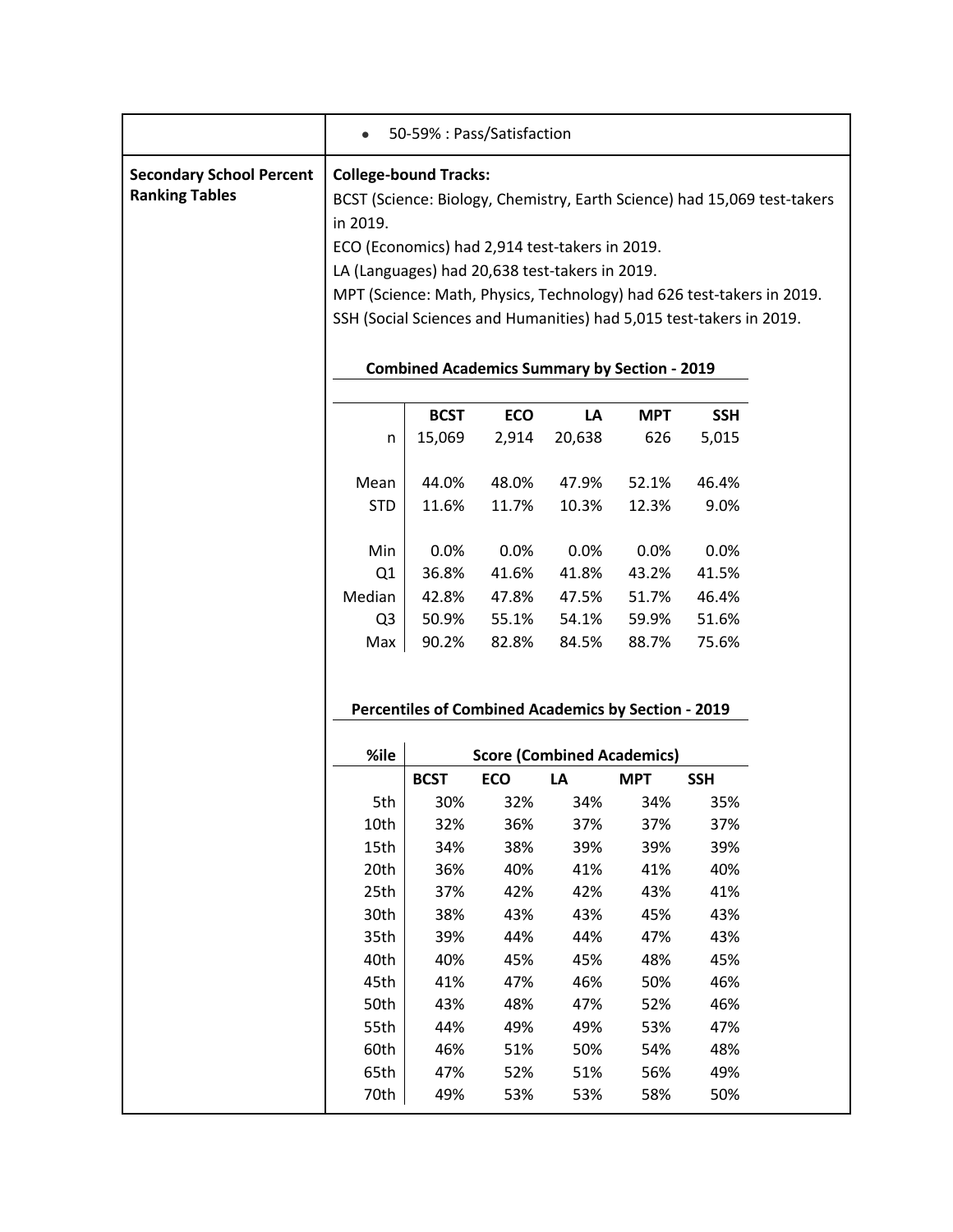| 75th         | 51%                                                  | 55%  | 54%                 | 60%        | 52%        |
|--------------|------------------------------------------------------|------|---------------------|------------|------------|
| 80th         | 53%                                                  | 57%  | 56%                 | 62%        | 53%        |
| 85th         | 56%                                                  | 60%  | 58%                 | 65%        | 54%        |
| 90th         | 59%                                                  | 62%  | 61%                 | 69%        | 57%        |
| 95th         | 64%                                                  | 66%  | 65%                 | 73%        | 60%        |
|              |                                                      |      |                     |            |            |
|              |                                                      |      |                     |            |            |
|              | Percent Rank of Combined Academics by Section - 2019 |      |                     |            |            |
|              |                                                      |      |                     |            |            |
| <b>Score</b> |                                                      |      | <b>Percent Rank</b> |            |            |
|              | <b>BCST</b>                                          | ECO  | LA                  | <b>MPT</b> | <b>SSH</b> |
| 0%           | 0.0%                                                 | 0.0% | 0.0%                | 0.0%       | 0.0%       |
| 1%           | 1.5%                                                 | 1.5% | 1.0%                | 0.1%       | 1.1%       |
| 2%           | 1.5%                                                 | 1.5% | 1.0%                | 0.1%       | 1.1%       |
| 3%           | 1.5%                                                 | 1.5% | 1.0%                | 0.1%       | 1.1%       |
| 4%           | 1.5%                                                 | 1.5% | 1.0%                | 0.1%       | 1.1%       |
| 5%           | 1.5%                                                 | 1.5% | 1.0%                | 0.1%       | 1.1%       |
| 6%           | 1.5%                                                 | 1.5% | 1.0%                | 0.1%       | 1.1%       |
| 7%           | 1.5%                                                 | 1.5% | 1.0%                | 0.1%       | 1.1%       |
| 8%           | 1.6%                                                 | 1.5% | 1.0%                | 0.1%       | 1.1%       |
| 9%           | 1.6%                                                 | 1.5% | 1.0%                | 0.1%       | 1.1%       |
| 10%          | 1.6%                                                 | 1.5% | 1.0%                | 0.1%       | 1.1%       |
| 11%          | 1.6%                                                 | 1.5% | 1.0%                | 0.1%       | 1.1%       |
| 12%          | 1.6%                                                 | 1.5% | 1.0%                | 0.1%       | 1.1%       |
| 13%          | 1.6%                                                 | 1.5% | 1.0%                | 0.1%       | 1.1%       |
| 14%          | 1.6%                                                 | 1.5% | 1.0%                | 0.1%       | 1.1%       |
| 15%          | 1.6%                                                 | 1.5% | 1.0%                | 0.1%       | 1.1%       |
| 16%          | 1.7%                                                 | 1.5% | 1.1%                | 0.3%       | 1.2%       |
| 17%          | 1.7%                                                 | 1.6% | 1.1%                | 0.3%       | 1.2%       |
| 18%          | 1.8%                                                 | 1.7% | 1.2%                | 0.3%       | 1.2%       |
| 19%          | 1.8%                                                 | 1.8% | 1.2%                | 0.3%       | 1.2%       |
| 20%          | 1.8%                                                 | 1.9% | 1.2%                | 0.3%       | 1.3%       |
| 21%          | 1.8%                                                 | 1.9% | 1.2%                | 0.3%       | 1.3%       |
| 22%          | 1.8%                                                 | 1.9% | 1.2%                | 0.3%       | 1.3%       |
| 23%          | 1.9%                                                 | 1.9% | 1.2%                | 0.3%       | 1.3%       |
| 24%          | 1.9%                                                 | 1.9% | 1.2%                | 0.3%       | 1.3%       |
| 25%          | 1.9%                                                 | 2.0% | 1.2%                | 0.6%       | 1.3%       |
| 26%          | 2.1%                                                 | 2.1% | 1.3%                | 0.7%       | 1.3%       |
| 27%          | 2.4%                                                 | 2.2% | 1.3%                | 0.7%       | 1.3%       |
| 28%          | 3.0%                                                 | 2.5% | 1.4%                | 0.9%       | 1.3%       |
| 29%          | 3.9%                                                 | 3.0% | 1.6%                | 1.2%       | 1.4%       |
| 30%          | 5.2%                                                 | 3.5% | 2.0%                | 1.5%       | 1.5%       |
| 31%          | 6.9%                                                 | 4.3% | 2.3%                | 2.0%       | 1.8%       |
|              |                                                      |      |                     |            |            |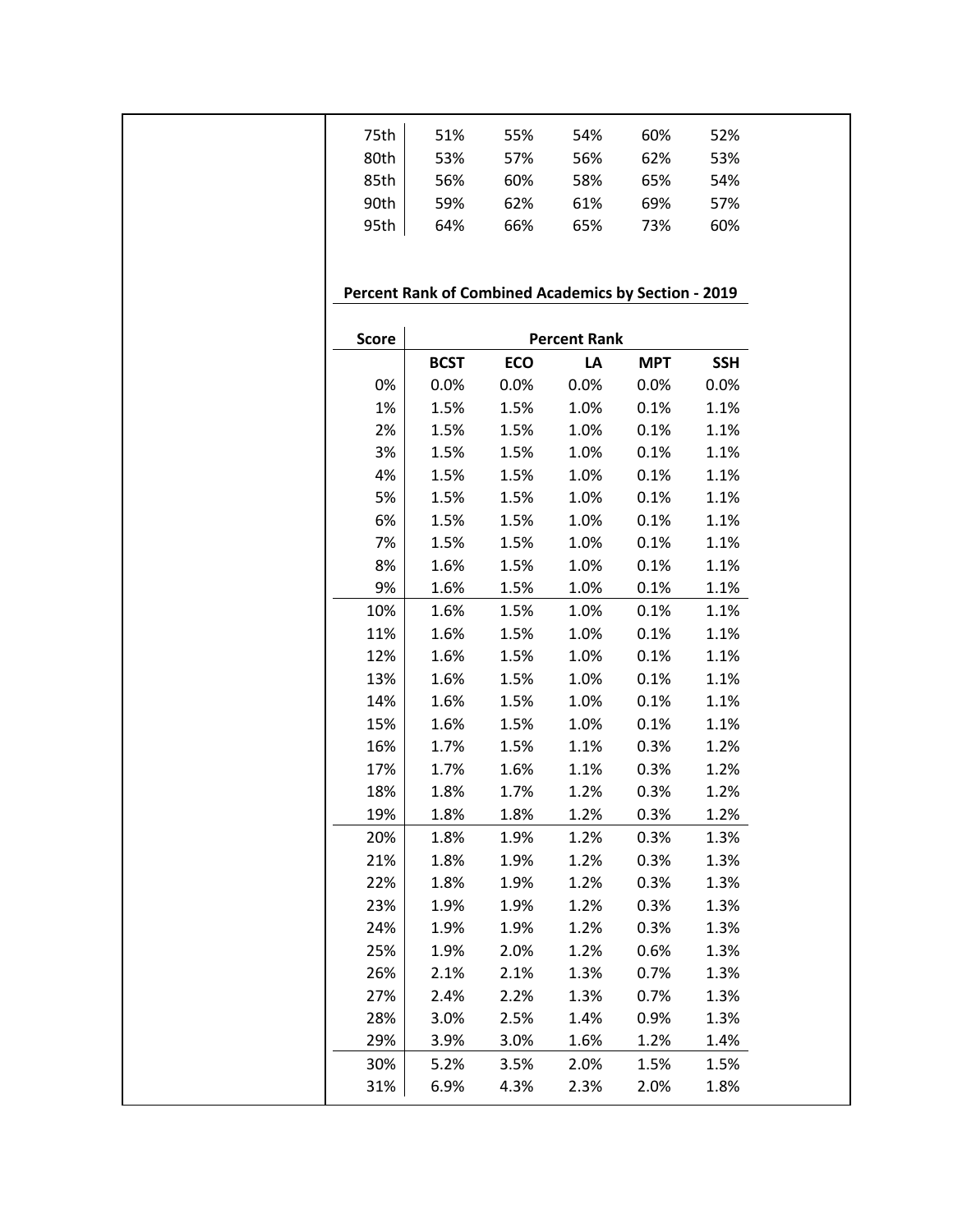| 32%<br>8.8%<br>5.3%<br>2.9%<br>3.5%<br>2.2%<br>33%<br>11.2%<br>6.2%<br>3.7%<br>2.9%<br>3.9%<br>34%<br>14.2%<br>7.6%<br>4.7%<br>3.9%<br>4.6%<br>35%<br>17.6%<br>8.8%<br>6.1%<br>6.3%<br>5.6%<br>36%<br>7.5%<br>7.1%<br>21.4%<br>10.5%<br>7.8%<br>37%<br>25.6%<br>12.5%<br>9.7%<br>9.9%<br>9.2%<br>38%<br>29.9%<br>14.5%<br>11.9%<br>11.6%<br>12.1%<br>39%<br>14.6%<br>34.2%<br>16.8%<br>14.2%<br>14.7%<br>40%<br>38.4%<br>19.3%<br>17.8%<br>16.2%<br>18.5%<br>41%<br>42.8%<br>23.2%<br>21.7%<br>19.1%<br>22.6%<br>42%<br>47.2%<br>26.6%<br>25.7%<br>21.5%<br>27.6%<br>43%<br>50.9%<br>30.2%<br>29.8%<br>24.4%<br>32.3%<br>44%<br>54.5%<br>34.1%<br>34.3%<br>27.3%<br>37.3%<br>45%<br>58.2%<br>38.7%<br>38.4%<br>30.8%<br>42.3%<br>46%<br>61.6%<br>42.3%<br>43.2%<br>32.7%<br>47.6%<br>47%<br>46.3%<br>64.5%<br>47.9%<br>36.2%<br>52.7%<br>48%<br>67.4%<br>50.6%<br>52.3%<br>38.9%<br>58.9%<br>49%<br>70.1%<br>54.5%<br>56.6%<br>42.6%<br>64.2%<br>50%<br>72.5%<br>58.0%<br>60.6%<br>45.2%<br>68.5%<br>51%<br>75.1%<br>72.9%<br>61.5%<br>64.4%<br>47.7%<br>52%<br>77.4%<br>65.3%<br>76.5%<br>68.0%<br>51.2%<br>53%<br>80.1%<br>79.6%<br>68.6%<br>71.5%<br>55.9%<br>54%<br>81.8%<br>72.1%<br>74.6%<br>83.4%<br>57.9%<br>55%<br>83.7%<br>74.8%<br>77.6%<br>86.3%<br>62.1%<br>56%<br>85.5%<br>77.0%<br>80.1%<br>64.2%<br>88.6%<br>57%<br>86.9%<br>79.6%<br>82.4%<br>67.2%<br>90.4%<br>58%<br>88.4%<br>81.8%<br>84.8%<br>70.1%<br>92.1%<br>93.5%<br>59%<br>89.9%<br>83.8%<br>86.8%<br>71.4%<br>60%<br>91.2%<br>85.8%<br>88.5%<br>75.0%<br>94.7%<br>61%<br>92.3%<br>90.2%<br>76.3%<br>87.7%<br>95.7%<br>62%<br>89.1%<br>93.4%<br>91.8%<br>78.5%<br>96.7%<br>63%<br>91.0%<br>80.9%<br>94.3%<br>93.1%<br>97.4%<br>64%<br>95.0%<br>92.4%<br>94.3%<br>82.4%<br>98.0%<br>65%<br>95.6%<br>93.5%<br>95.2%<br>84.1%<br>98.5%<br>66%<br>96.3%<br>94.6%<br>96.2%<br>85.9%<br>98.9%<br>67%<br>95.5%<br>96.9%<br>87.5%<br>97.0%<br>99.3%<br>68%<br>97.5%<br>96.3%<br>97.6%<br>88.6%<br>99.4%<br>69%<br>98.0%<br>97.1%<br>97.9%<br>90.2%<br>99.6%<br>70%<br>98.3%<br>97.5%<br>98.4%<br>91.2%<br>99.7%<br>71%<br>98.6%<br>98.7%<br>98.0%<br>92.3%<br>99.8%<br>72%<br>98.5%<br>98.8%<br>99.0%<br>93.7%<br>99.8%<br>73%<br>99.1%<br>98.9%<br>99.2%<br>94.4%<br>99.9%<br>74%<br>99.2%<br>99.2%<br>99.4%<br>95.6%<br>99.9% |  |  |  |  |
|---------------------------------------------------------------------------------------------------------------------------------------------------------------------------------------------------------------------------------------------------------------------------------------------------------------------------------------------------------------------------------------------------------------------------------------------------------------------------------------------------------------------------------------------------------------------------------------------------------------------------------------------------------------------------------------------------------------------------------------------------------------------------------------------------------------------------------------------------------------------------------------------------------------------------------------------------------------------------------------------------------------------------------------------------------------------------------------------------------------------------------------------------------------------------------------------------------------------------------------------------------------------------------------------------------------------------------------------------------------------------------------------------------------------------------------------------------------------------------------------------------------------------------------------------------------------------------------------------------------------------------------------------------------------------------------------------------------------------------------------------------------------------------------------------------------------------------------------------------------------------------------------------------------------------------------------------------------------------------------------------------------------------------------------------------------------------------------------------------------------------------------------------------------------------------------------------------------------------------------------------------------------------------------------------|--|--|--|--|
|                                                                                                                                                                                                                                                                                                                                                                                                                                                                                                                                                                                                                                                                                                                                                                                                                                                                                                                                                                                                                                                                                                                                                                                                                                                                                                                                                                                                                                                                                                                                                                                                                                                                                                                                                                                                                                                                                                                                                                                                                                                                                                                                                                                                                                                                                                   |  |  |  |  |
|                                                                                                                                                                                                                                                                                                                                                                                                                                                                                                                                                                                                                                                                                                                                                                                                                                                                                                                                                                                                                                                                                                                                                                                                                                                                                                                                                                                                                                                                                                                                                                                                                                                                                                                                                                                                                                                                                                                                                                                                                                                                                                                                                                                                                                                                                                   |  |  |  |  |
|                                                                                                                                                                                                                                                                                                                                                                                                                                                                                                                                                                                                                                                                                                                                                                                                                                                                                                                                                                                                                                                                                                                                                                                                                                                                                                                                                                                                                                                                                                                                                                                                                                                                                                                                                                                                                                                                                                                                                                                                                                                                                                                                                                                                                                                                                                   |  |  |  |  |
|                                                                                                                                                                                                                                                                                                                                                                                                                                                                                                                                                                                                                                                                                                                                                                                                                                                                                                                                                                                                                                                                                                                                                                                                                                                                                                                                                                                                                                                                                                                                                                                                                                                                                                                                                                                                                                                                                                                                                                                                                                                                                                                                                                                                                                                                                                   |  |  |  |  |
|                                                                                                                                                                                                                                                                                                                                                                                                                                                                                                                                                                                                                                                                                                                                                                                                                                                                                                                                                                                                                                                                                                                                                                                                                                                                                                                                                                                                                                                                                                                                                                                                                                                                                                                                                                                                                                                                                                                                                                                                                                                                                                                                                                                                                                                                                                   |  |  |  |  |
|                                                                                                                                                                                                                                                                                                                                                                                                                                                                                                                                                                                                                                                                                                                                                                                                                                                                                                                                                                                                                                                                                                                                                                                                                                                                                                                                                                                                                                                                                                                                                                                                                                                                                                                                                                                                                                                                                                                                                                                                                                                                                                                                                                                                                                                                                                   |  |  |  |  |
|                                                                                                                                                                                                                                                                                                                                                                                                                                                                                                                                                                                                                                                                                                                                                                                                                                                                                                                                                                                                                                                                                                                                                                                                                                                                                                                                                                                                                                                                                                                                                                                                                                                                                                                                                                                                                                                                                                                                                                                                                                                                                                                                                                                                                                                                                                   |  |  |  |  |
|                                                                                                                                                                                                                                                                                                                                                                                                                                                                                                                                                                                                                                                                                                                                                                                                                                                                                                                                                                                                                                                                                                                                                                                                                                                                                                                                                                                                                                                                                                                                                                                                                                                                                                                                                                                                                                                                                                                                                                                                                                                                                                                                                                                                                                                                                                   |  |  |  |  |
|                                                                                                                                                                                                                                                                                                                                                                                                                                                                                                                                                                                                                                                                                                                                                                                                                                                                                                                                                                                                                                                                                                                                                                                                                                                                                                                                                                                                                                                                                                                                                                                                                                                                                                                                                                                                                                                                                                                                                                                                                                                                                                                                                                                                                                                                                                   |  |  |  |  |
|                                                                                                                                                                                                                                                                                                                                                                                                                                                                                                                                                                                                                                                                                                                                                                                                                                                                                                                                                                                                                                                                                                                                                                                                                                                                                                                                                                                                                                                                                                                                                                                                                                                                                                                                                                                                                                                                                                                                                                                                                                                                                                                                                                                                                                                                                                   |  |  |  |  |
|                                                                                                                                                                                                                                                                                                                                                                                                                                                                                                                                                                                                                                                                                                                                                                                                                                                                                                                                                                                                                                                                                                                                                                                                                                                                                                                                                                                                                                                                                                                                                                                                                                                                                                                                                                                                                                                                                                                                                                                                                                                                                                                                                                                                                                                                                                   |  |  |  |  |
|                                                                                                                                                                                                                                                                                                                                                                                                                                                                                                                                                                                                                                                                                                                                                                                                                                                                                                                                                                                                                                                                                                                                                                                                                                                                                                                                                                                                                                                                                                                                                                                                                                                                                                                                                                                                                                                                                                                                                                                                                                                                                                                                                                                                                                                                                                   |  |  |  |  |
|                                                                                                                                                                                                                                                                                                                                                                                                                                                                                                                                                                                                                                                                                                                                                                                                                                                                                                                                                                                                                                                                                                                                                                                                                                                                                                                                                                                                                                                                                                                                                                                                                                                                                                                                                                                                                                                                                                                                                                                                                                                                                                                                                                                                                                                                                                   |  |  |  |  |
|                                                                                                                                                                                                                                                                                                                                                                                                                                                                                                                                                                                                                                                                                                                                                                                                                                                                                                                                                                                                                                                                                                                                                                                                                                                                                                                                                                                                                                                                                                                                                                                                                                                                                                                                                                                                                                                                                                                                                                                                                                                                                                                                                                                                                                                                                                   |  |  |  |  |
|                                                                                                                                                                                                                                                                                                                                                                                                                                                                                                                                                                                                                                                                                                                                                                                                                                                                                                                                                                                                                                                                                                                                                                                                                                                                                                                                                                                                                                                                                                                                                                                                                                                                                                                                                                                                                                                                                                                                                                                                                                                                                                                                                                                                                                                                                                   |  |  |  |  |
|                                                                                                                                                                                                                                                                                                                                                                                                                                                                                                                                                                                                                                                                                                                                                                                                                                                                                                                                                                                                                                                                                                                                                                                                                                                                                                                                                                                                                                                                                                                                                                                                                                                                                                                                                                                                                                                                                                                                                                                                                                                                                                                                                                                                                                                                                                   |  |  |  |  |
|                                                                                                                                                                                                                                                                                                                                                                                                                                                                                                                                                                                                                                                                                                                                                                                                                                                                                                                                                                                                                                                                                                                                                                                                                                                                                                                                                                                                                                                                                                                                                                                                                                                                                                                                                                                                                                                                                                                                                                                                                                                                                                                                                                                                                                                                                                   |  |  |  |  |
|                                                                                                                                                                                                                                                                                                                                                                                                                                                                                                                                                                                                                                                                                                                                                                                                                                                                                                                                                                                                                                                                                                                                                                                                                                                                                                                                                                                                                                                                                                                                                                                                                                                                                                                                                                                                                                                                                                                                                                                                                                                                                                                                                                                                                                                                                                   |  |  |  |  |
|                                                                                                                                                                                                                                                                                                                                                                                                                                                                                                                                                                                                                                                                                                                                                                                                                                                                                                                                                                                                                                                                                                                                                                                                                                                                                                                                                                                                                                                                                                                                                                                                                                                                                                                                                                                                                                                                                                                                                                                                                                                                                                                                                                                                                                                                                                   |  |  |  |  |
|                                                                                                                                                                                                                                                                                                                                                                                                                                                                                                                                                                                                                                                                                                                                                                                                                                                                                                                                                                                                                                                                                                                                                                                                                                                                                                                                                                                                                                                                                                                                                                                                                                                                                                                                                                                                                                                                                                                                                                                                                                                                                                                                                                                                                                                                                                   |  |  |  |  |
|                                                                                                                                                                                                                                                                                                                                                                                                                                                                                                                                                                                                                                                                                                                                                                                                                                                                                                                                                                                                                                                                                                                                                                                                                                                                                                                                                                                                                                                                                                                                                                                                                                                                                                                                                                                                                                                                                                                                                                                                                                                                                                                                                                                                                                                                                                   |  |  |  |  |
|                                                                                                                                                                                                                                                                                                                                                                                                                                                                                                                                                                                                                                                                                                                                                                                                                                                                                                                                                                                                                                                                                                                                                                                                                                                                                                                                                                                                                                                                                                                                                                                                                                                                                                                                                                                                                                                                                                                                                                                                                                                                                                                                                                                                                                                                                                   |  |  |  |  |
|                                                                                                                                                                                                                                                                                                                                                                                                                                                                                                                                                                                                                                                                                                                                                                                                                                                                                                                                                                                                                                                                                                                                                                                                                                                                                                                                                                                                                                                                                                                                                                                                                                                                                                                                                                                                                                                                                                                                                                                                                                                                                                                                                                                                                                                                                                   |  |  |  |  |
|                                                                                                                                                                                                                                                                                                                                                                                                                                                                                                                                                                                                                                                                                                                                                                                                                                                                                                                                                                                                                                                                                                                                                                                                                                                                                                                                                                                                                                                                                                                                                                                                                                                                                                                                                                                                                                                                                                                                                                                                                                                                                                                                                                                                                                                                                                   |  |  |  |  |
|                                                                                                                                                                                                                                                                                                                                                                                                                                                                                                                                                                                                                                                                                                                                                                                                                                                                                                                                                                                                                                                                                                                                                                                                                                                                                                                                                                                                                                                                                                                                                                                                                                                                                                                                                                                                                                                                                                                                                                                                                                                                                                                                                                                                                                                                                                   |  |  |  |  |
|                                                                                                                                                                                                                                                                                                                                                                                                                                                                                                                                                                                                                                                                                                                                                                                                                                                                                                                                                                                                                                                                                                                                                                                                                                                                                                                                                                                                                                                                                                                                                                                                                                                                                                                                                                                                                                                                                                                                                                                                                                                                                                                                                                                                                                                                                                   |  |  |  |  |
|                                                                                                                                                                                                                                                                                                                                                                                                                                                                                                                                                                                                                                                                                                                                                                                                                                                                                                                                                                                                                                                                                                                                                                                                                                                                                                                                                                                                                                                                                                                                                                                                                                                                                                                                                                                                                                                                                                                                                                                                                                                                                                                                                                                                                                                                                                   |  |  |  |  |
|                                                                                                                                                                                                                                                                                                                                                                                                                                                                                                                                                                                                                                                                                                                                                                                                                                                                                                                                                                                                                                                                                                                                                                                                                                                                                                                                                                                                                                                                                                                                                                                                                                                                                                                                                                                                                                                                                                                                                                                                                                                                                                                                                                                                                                                                                                   |  |  |  |  |
|                                                                                                                                                                                                                                                                                                                                                                                                                                                                                                                                                                                                                                                                                                                                                                                                                                                                                                                                                                                                                                                                                                                                                                                                                                                                                                                                                                                                                                                                                                                                                                                                                                                                                                                                                                                                                                                                                                                                                                                                                                                                                                                                                                                                                                                                                                   |  |  |  |  |
|                                                                                                                                                                                                                                                                                                                                                                                                                                                                                                                                                                                                                                                                                                                                                                                                                                                                                                                                                                                                                                                                                                                                                                                                                                                                                                                                                                                                                                                                                                                                                                                                                                                                                                                                                                                                                                                                                                                                                                                                                                                                                                                                                                                                                                                                                                   |  |  |  |  |
|                                                                                                                                                                                                                                                                                                                                                                                                                                                                                                                                                                                                                                                                                                                                                                                                                                                                                                                                                                                                                                                                                                                                                                                                                                                                                                                                                                                                                                                                                                                                                                                                                                                                                                                                                                                                                                                                                                                                                                                                                                                                                                                                                                                                                                                                                                   |  |  |  |  |
|                                                                                                                                                                                                                                                                                                                                                                                                                                                                                                                                                                                                                                                                                                                                                                                                                                                                                                                                                                                                                                                                                                                                                                                                                                                                                                                                                                                                                                                                                                                                                                                                                                                                                                                                                                                                                                                                                                                                                                                                                                                                                                                                                                                                                                                                                                   |  |  |  |  |
|                                                                                                                                                                                                                                                                                                                                                                                                                                                                                                                                                                                                                                                                                                                                                                                                                                                                                                                                                                                                                                                                                                                                                                                                                                                                                                                                                                                                                                                                                                                                                                                                                                                                                                                                                                                                                                                                                                                                                                                                                                                                                                                                                                                                                                                                                                   |  |  |  |  |
|                                                                                                                                                                                                                                                                                                                                                                                                                                                                                                                                                                                                                                                                                                                                                                                                                                                                                                                                                                                                                                                                                                                                                                                                                                                                                                                                                                                                                                                                                                                                                                                                                                                                                                                                                                                                                                                                                                                                                                                                                                                                                                                                                                                                                                                                                                   |  |  |  |  |
|                                                                                                                                                                                                                                                                                                                                                                                                                                                                                                                                                                                                                                                                                                                                                                                                                                                                                                                                                                                                                                                                                                                                                                                                                                                                                                                                                                                                                                                                                                                                                                                                                                                                                                                                                                                                                                                                                                                                                                                                                                                                                                                                                                                                                                                                                                   |  |  |  |  |
|                                                                                                                                                                                                                                                                                                                                                                                                                                                                                                                                                                                                                                                                                                                                                                                                                                                                                                                                                                                                                                                                                                                                                                                                                                                                                                                                                                                                                                                                                                                                                                                                                                                                                                                                                                                                                                                                                                                                                                                                                                                                                                                                                                                                                                                                                                   |  |  |  |  |
|                                                                                                                                                                                                                                                                                                                                                                                                                                                                                                                                                                                                                                                                                                                                                                                                                                                                                                                                                                                                                                                                                                                                                                                                                                                                                                                                                                                                                                                                                                                                                                                                                                                                                                                                                                                                                                                                                                                                                                                                                                                                                                                                                                                                                                                                                                   |  |  |  |  |
|                                                                                                                                                                                                                                                                                                                                                                                                                                                                                                                                                                                                                                                                                                                                                                                                                                                                                                                                                                                                                                                                                                                                                                                                                                                                                                                                                                                                                                                                                                                                                                                                                                                                                                                                                                                                                                                                                                                                                                                                                                                                                                                                                                                                                                                                                                   |  |  |  |  |
|                                                                                                                                                                                                                                                                                                                                                                                                                                                                                                                                                                                                                                                                                                                                                                                                                                                                                                                                                                                                                                                                                                                                                                                                                                                                                                                                                                                                                                                                                                                                                                                                                                                                                                                                                                                                                                                                                                                                                                                                                                                                                                                                                                                                                                                                                                   |  |  |  |  |
|                                                                                                                                                                                                                                                                                                                                                                                                                                                                                                                                                                                                                                                                                                                                                                                                                                                                                                                                                                                                                                                                                                                                                                                                                                                                                                                                                                                                                                                                                                                                                                                                                                                                                                                                                                                                                                                                                                                                                                                                                                                                                                                                                                                                                                                                                                   |  |  |  |  |
|                                                                                                                                                                                                                                                                                                                                                                                                                                                                                                                                                                                                                                                                                                                                                                                                                                                                                                                                                                                                                                                                                                                                                                                                                                                                                                                                                                                                                                                                                                                                                                                                                                                                                                                                                                                                                                                                                                                                                                                                                                                                                                                                                                                                                                                                                                   |  |  |  |  |
|                                                                                                                                                                                                                                                                                                                                                                                                                                                                                                                                                                                                                                                                                                                                                                                                                                                                                                                                                                                                                                                                                                                                                                                                                                                                                                                                                                                                                                                                                                                                                                                                                                                                                                                                                                                                                                                                                                                                                                                                                                                                                                                                                                                                                                                                                                   |  |  |  |  |
|                                                                                                                                                                                                                                                                                                                                                                                                                                                                                                                                                                                                                                                                                                                                                                                                                                                                                                                                                                                                                                                                                                                                                                                                                                                                                                                                                                                                                                                                                                                                                                                                                                                                                                                                                                                                                                                                                                                                                                                                                                                                                                                                                                                                                                                                                                   |  |  |  |  |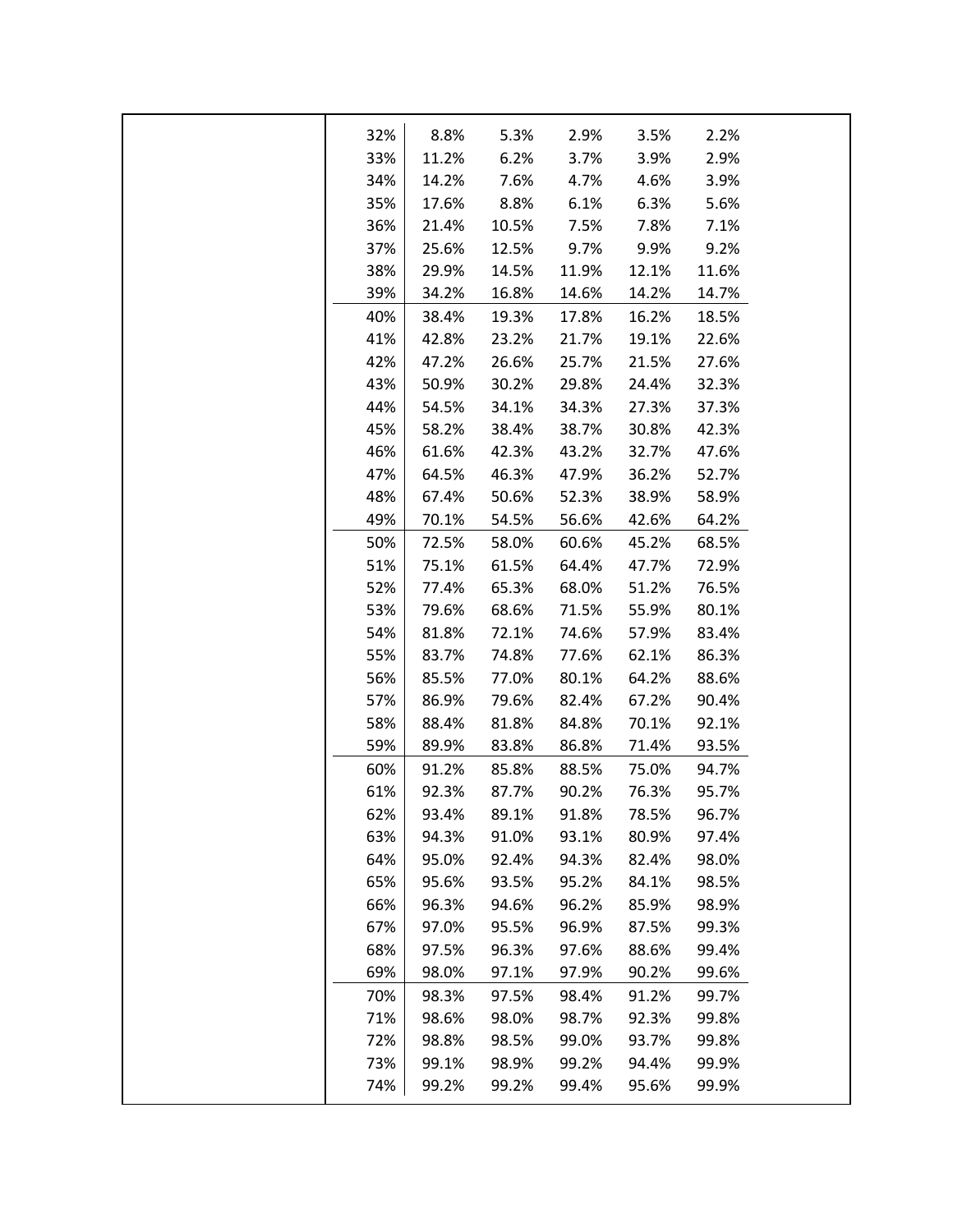| 75%                  | 99.3%     | 99.5%        | 99.5%                                                                                       | 96.4%  | 99.9%  |  |
|----------------------|-----------|--------------|---------------------------------------------------------------------------------------------|--------|--------|--|
| 76%                  | 99.5%     | 99.7%        | 99.7%                                                                                       | 96.8%  | 100.0% |  |
| 77%                  | 99.6%     | 99.8%        | 99.7%                                                                                       | 97.1%  | 100.0% |  |
| 78%                  | 99.6%     | 99.8%        | 99.8%                                                                                       | 97.7%  | 100.0% |  |
| 79%                  | 99.7%     | 99.8%        | 99.9%                                                                                       | 98.2%  | 100.0% |  |
| 80%                  | 99.8%     | 99.9%        | 99.9%                                                                                       | 98.5%  | 100.0% |  |
| 81%                  | 99.8%     | 99.9%        | 99.9%                                                                                       | 98.7%  | 100.0% |  |
| 82%                  | 99.9%     | 99.9%        | 99.9%                                                                                       | 98.8%  | 100.0% |  |
| 83%                  | 99.9%     | 100.0%       | 99.9%                                                                                       | 99.2%  | 100.0% |  |
| 84%                  | 99.9%     | 100.0%       | 99.9%                                                                                       | 99.3%  | 100.0% |  |
| 85%                  | 99.9%     | 100.0%       | 100.0%                                                                                      | 99.5%  | 100.0% |  |
| 86%                  | 99.9%     | 100.0%       | 100.0%                                                                                      | 99.6%  | 100.0% |  |
| 87%                  | 99.9%     | 100.0%       | 100.0%                                                                                      | 99.6%  | 100.0% |  |
| 88%                  | 99.9%     | 100.0%       | 100.0%                                                                                      | 99.8%  | 100.0% |  |
| 89%                  | 99.9%     | 100.0%       | 100.0%                                                                                      | 100.0% | 100.0% |  |
| 90%                  | 99.9%     | 100.0%       | 100.0%                                                                                      | 100.0% | 100.0% |  |
| 91%                  | 100.0%    | 100.0%       | 100.0%                                                                                      | 100.0% | 100.0% |  |
| 92%                  | 100.0%    | 100.0%       | 100.0%                                                                                      | 100.0% | 100.0% |  |
| 93%                  | 100.0%    | 100.0%       | 100.0%                                                                                      | 100.0% | 100.0% |  |
| 94%                  | 100.0%    | 100.0%       | 100.0%                                                                                      | 100.0% | 100.0% |  |
| 95%                  | 100.0%    | 100.0%       | 100.0%                                                                                      | 100.0% | 100.0% |  |
| 96%                  | 100.0%    | 100.0%       | 100.0%                                                                                      | 100.0% | 100.0% |  |
| 97%                  | 100.0%    | 100.0%       | 100.0%                                                                                      | 100.0% | 100.0% |  |
| 98%                  | 100.0%    | 100.0%       | 100.0%                                                                                      | 100.0% | 100.0% |  |
| 99%                  | 100.0%    | 100.0%       | 100.0%                                                                                      | 100.0% | 100.0% |  |
| 100%                 | 100.0%    | 100.0%       | 100.0%                                                                                      | 100.0% | 100.0% |  |
|                      |           |              |                                                                                             |        |        |  |
|                      |           | <b>Notes</b> |                                                                                             |        |        |  |
| <b>Section Names</b> |           |              |                                                                                             |        |        |  |
| <b>BCST</b>          |           |              | Science: Biology, Chemistry, Earth Science                                                  |        |        |  |
| ECO                  | Economics |              |                                                                                             |        |        |  |
| LA                   | Languages |              |                                                                                             |        |        |  |
| MPT                  |           |              | Science: Math, Physics, Technology                                                          |        |        |  |
| <b>SSH</b>           |           |              | <b>Social Sciences and Humanities</b>                                                       |        |        |  |
|                      |           |              |                                                                                             |        |        |  |
|                      |           |              | <b>Percentiles of Combined Academics by Section</b>                                         |        |        |  |
|                      |           |              | The percentile table identifies the score                                                   |        |        |  |
|                      |           |              | (disaggregated by section) that x% of test-takers                                           |        |        |  |
|                      |           |              | scored less than or equal to. E.g. the 95th<br>percentile was a score of 64% for BCST. This |        |        |  |
|                      |           |              | indicates that 95% of test-takers scored less than or                                       |        |        |  |
| equal to 64%.        |           |              |                                                                                             |        |        |  |
|                      |           |              |                                                                                             |        |        |  |
|                      |           |              | <b>Percent Rank of Combined Academics by Section</b>                                        |        |        |  |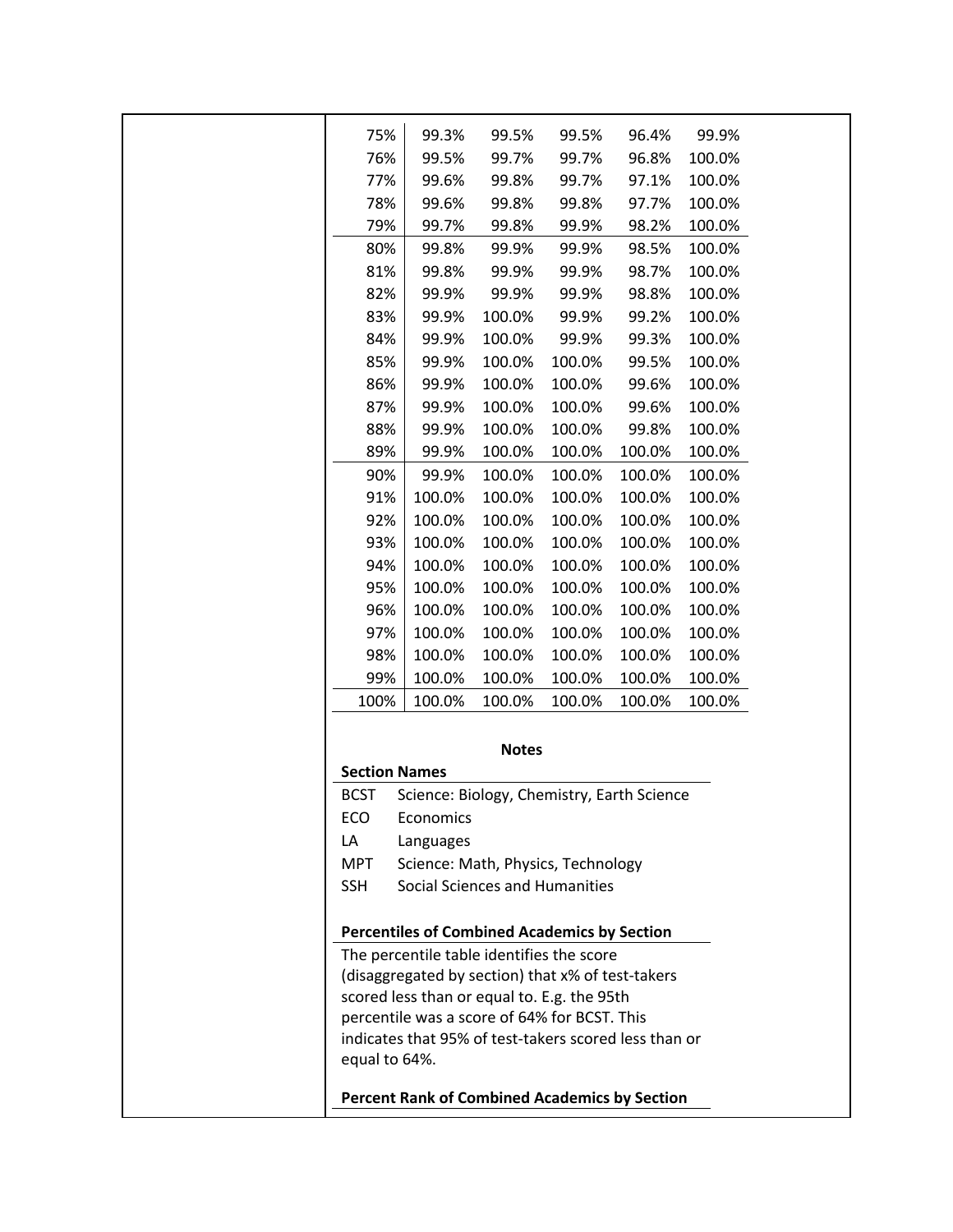|                         | Percent rank is the percentage of test-takers that a<br>particular score was higher than. E.g. a score of<br>50% in the BCST exam had a percent rank of 72.5%,<br>meaning that 72.5% of test-takers scored less than<br>or equal to 50%.                                                                                                                                                                                                                                                                             |
|-------------------------|----------------------------------------------------------------------------------------------------------------------------------------------------------------------------------------------------------------------------------------------------------------------------------------------------------------------------------------------------------------------------------------------------------------------------------------------------------------------------------------------------------------------|
| <b>Tertiary Studies</b> | <b>Public University</b><br>The University of Burundi is the premiere institution of higher education<br>in the country. Students are admitted based on the weighted score of<br>the national exam. Students are assigned a concentration by the ministry<br>of education, similarly based on national exam results. It is possible,<br>though uncommon, for students to request a different concentration<br>than assigned.                                                                                         |
|                         | The university includes faculties of education, engineering, agriculture,<br>various languages, and various sciences. There are also specialized<br>institutes of applied pedagogy, applied economics, and statistics.                                                                                                                                                                                                                                                                                               |
|                         | All students who are admitted to the national university receive free<br>tuition and are given a loan to help offset the cost of living expenses in<br>the city. However, many students from low-income rural backgrounds<br>still find the extra costs associated with study prohibitive and are unable<br>to continue their studies for financial reasons.                                                                                                                                                         |
|                         | Students matriculate at the national university a full year and a half after<br>graduating from secondary studies. Because of this delay, some student<br>opt to attend private universities to continue their studies.                                                                                                                                                                                                                                                                                              |
|                         | <b>Private Universities</b>                                                                                                                                                                                                                                                                                                                                                                                                                                                                                          |
|                         | Private universities are generally perceived as less prestigious than the<br>national university, but they may offer students more opportunities to<br>choose their area of study and they would allow a student to avoid a<br>year and a half interruption in studies. Private universities generally<br>accept matriculating students with lower national exam results than the<br>public university. Most private universities offer programs in French,<br>though there are also some English-language programs. |
| <b>SAT test centers</b> | BURUNDI AMERICAN INTL ACADEMY, Behind Kings Conference Center,<br>Bujumbura, Burundi, Center Code: 76500                                                                                                                                                                                                                                                                                                                                                                                                             |
|                         | Assorted test center options in Rwanda                                                                                                                                                                                                                                                                                                                                                                                                                                                                               |